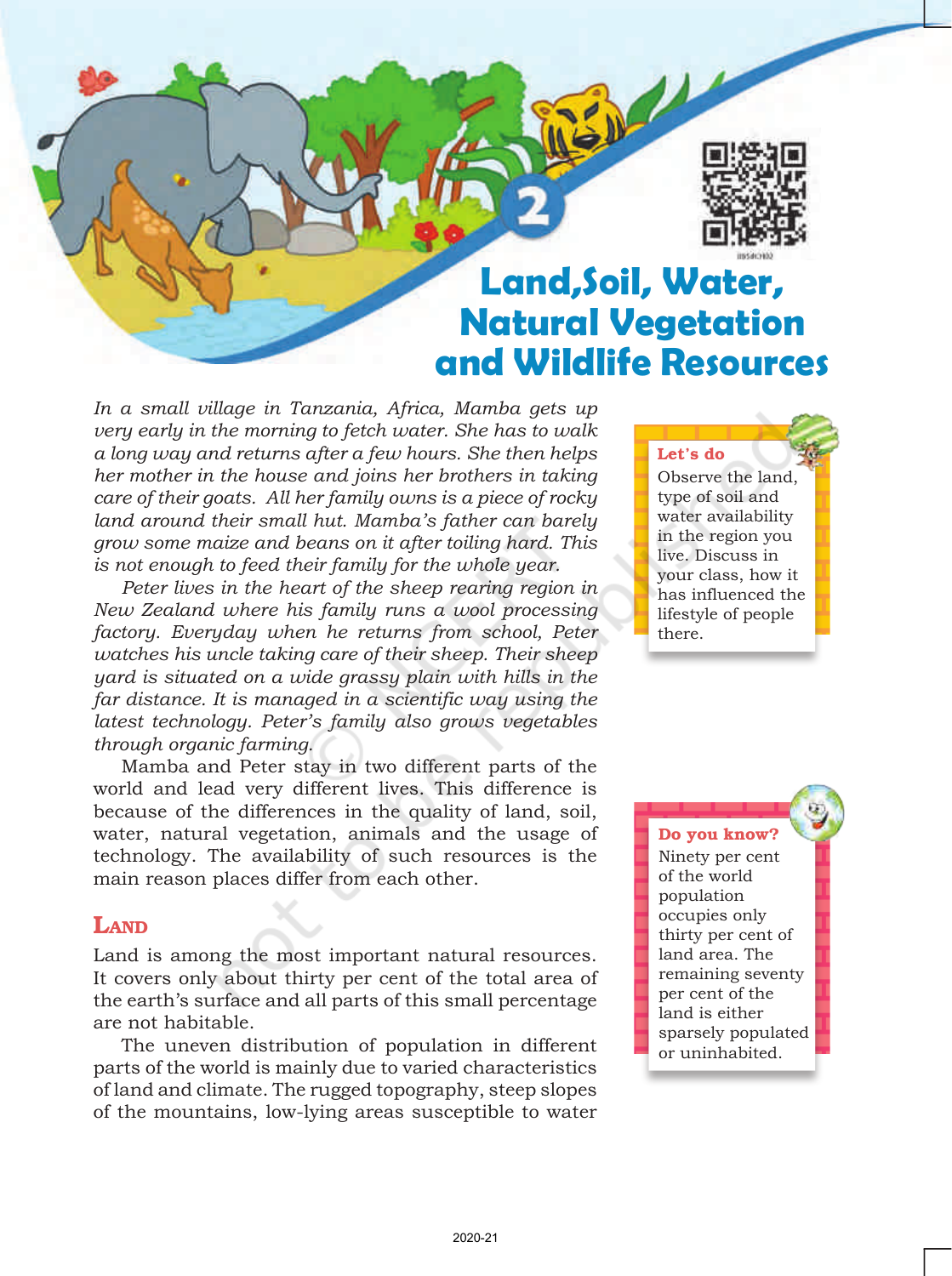

*Fig. 2.1: Salzburg in Austria Notice in how many ways the land has been used in the above picture.*

logging, desert areas, thick forested areas are normally sparsely populated or uninhabited. Plains and river valleys offer suitable land for agriculture. Hence, these are the densely populated areas of the world.

# LAND USE

Land is used for different purposes such as agriculture, forestry, mining, building houses, roads and setting up

of industries. This is commonly termed as **Land use**. Can you list out the different ways in which Mambaís and Peter's family use their land?

The use of land is determined by physical factors such as topography, soil, climate, minerals and availability of water. Human factors such as population and technology are also important determinants of land use pattern.

Land can also be classified on the basis of ownership as – private land and community land. Private land is owned by individuals whereas, community land is owned by the community for common uses like collection of fodder, fruits, nuts or medicinal herbs. These community lands are also called **common property resources**.

People and their demands are ever growing but the availability of land is limited. The quality of land also differs from place to place. People started encroaching the common lands to build up commercial areas, housing complexes in the urban areas and to expand the agricultural land in the rural areas. Today the vast changes in the land use pattern also reflect the cultural changes in our society. Land degradation, landslides, soil erosion, desertification are the major threats to the environment because of the expansion of agriculture and construction activities.

### Let's do

Talk to some elderly person in your family or neighbourhood and collect information about changes in the land use over the years, in the place where you live. Display your findings on a bulletin board in your classroom.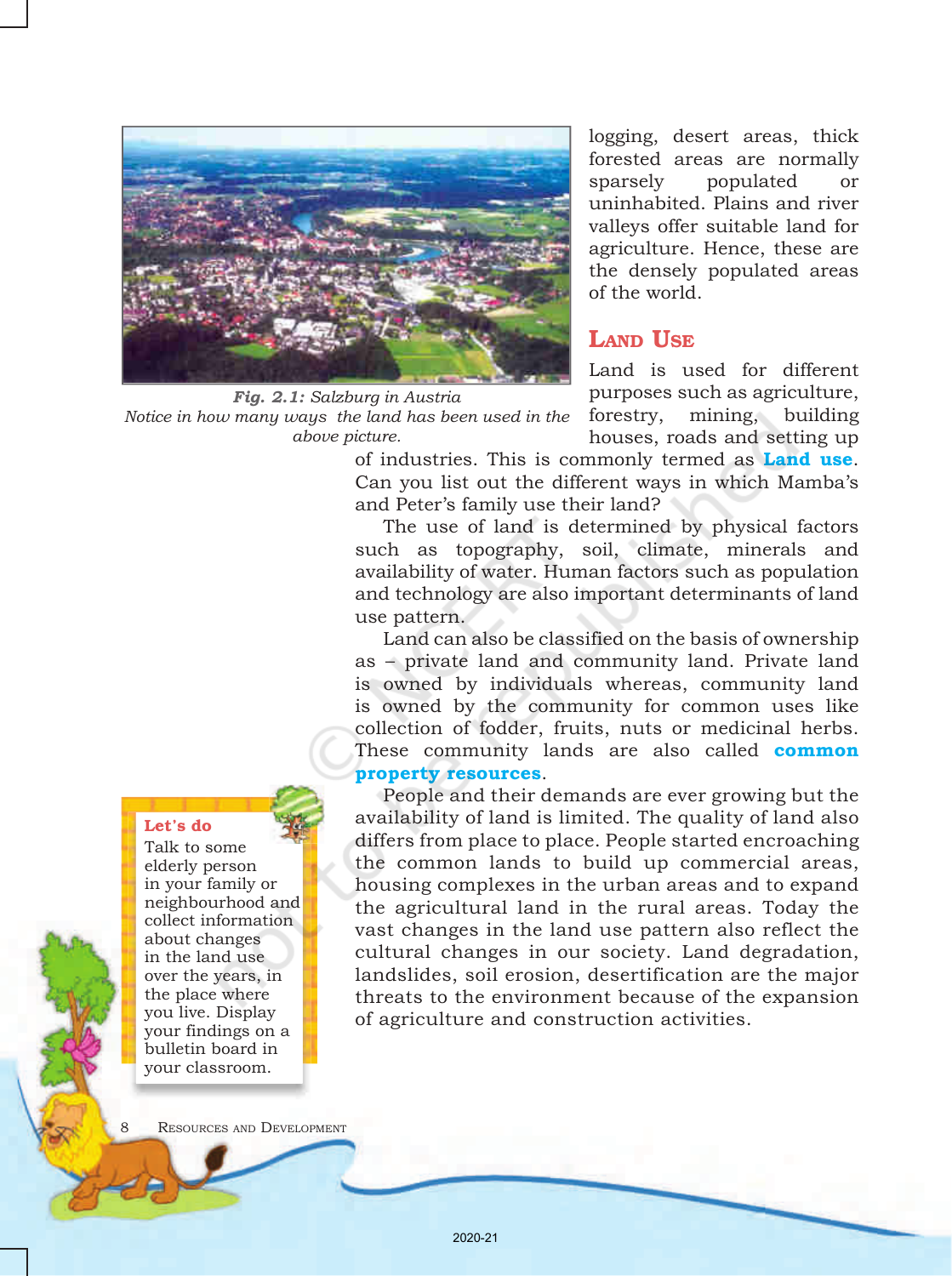

*Fig. 2.2: Change in land use over time*

### CONSERVATION OF LAND RESOURCE

Growing population and their ever growing demand has led to a large scale destruction of forest cover and arable land and has created a fear of losing this natural resource. Therefore, the present rate of degradation of land must be checked. Afforestation, land reclamation, regulated use of chemical pesticide and fertilisers and checks on overgrazing are some of the common methods used to conserve land resources.

### Soil.

The thin layer of grainy substance covering the surface of the earth is called soil. It is closely linked to land. Landforms determine the type of soil. Soil is made up of organic matter, minerals and weathered rocks found on the earth. This happens through the process of weathering. The right mix of minerals and organic matter make the soil fertile.

Glossary

**Weathering** The breaking up and decay of exposed rocks, by temperature changes, frost action, plants, animals and human activity.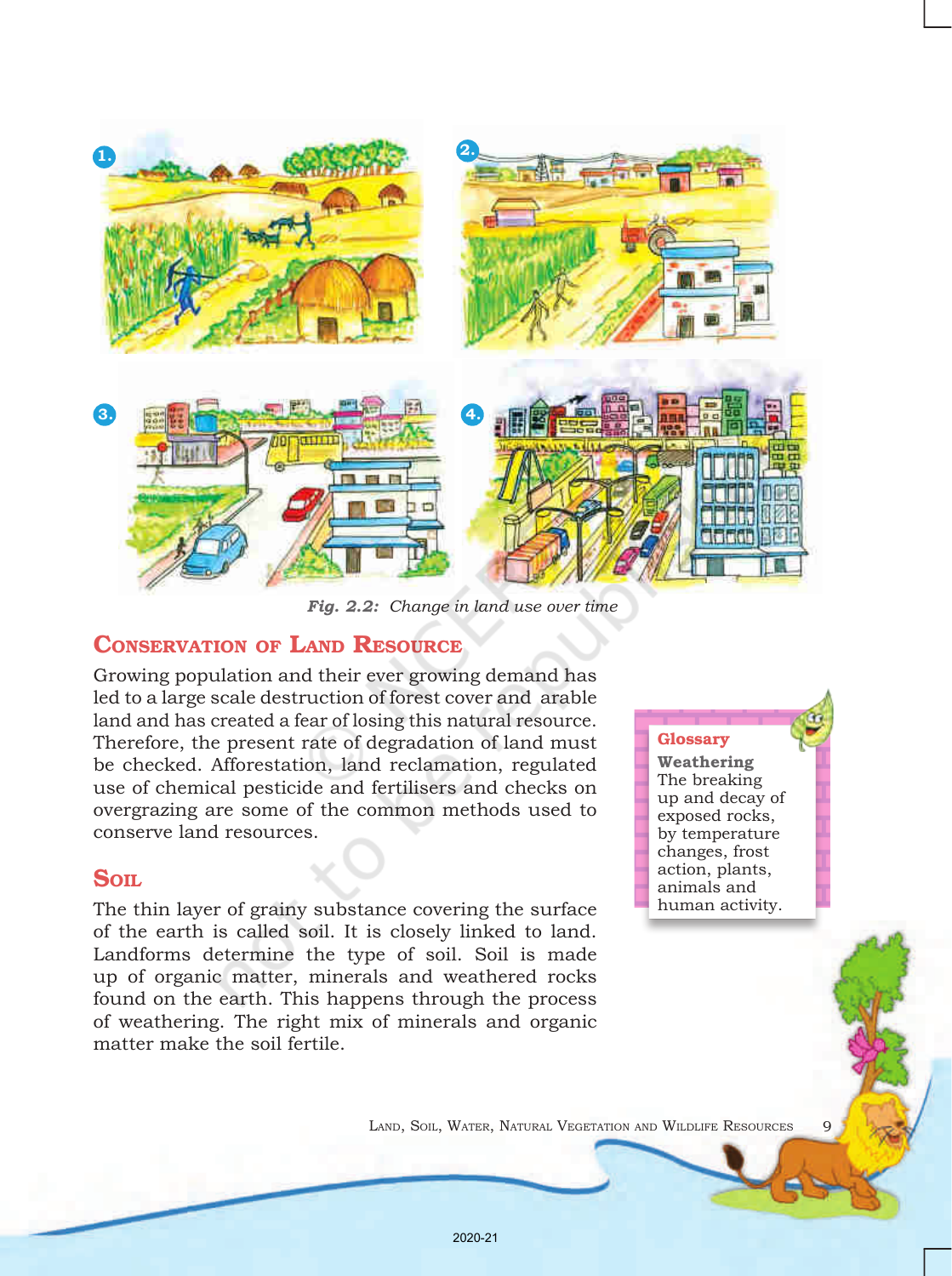### **Landslides**

Landslides are simply defined as the mass movement of rock, debris or earth down a slope. They often take place in conjunction with earthquakes, floods and volcanoes. A prolonged spell of rainfall can cause heavy landslide that can block the flow of river for quite some time. The formation of river blocks can cause havoc to the settlements downstream on its bursting. In the hilly terrain landslides have been a major and widely spread natural disaster that often strike life and property and occupy a position of major concern.



*A Landslide*

#### A Case Study

A massive landslide hit Pangi village near Reckong Peo in Kinnaur district of Himachal Pradesh and damaged a 200-meter stretch of old Hindustan-Tibet road, National Highway - 22. This landslide was triggered by intense blasting at Pangi village. Due to the blasting this weak zone of slope collapsed and caused intense damage to the road and nearby villages. The Pangi village was completely vacated to avoid any possible loss of life.

#### Mitigation Mechanism

Advancement in scientific techniques has empowered us to understand what factors cause landslides and how to manage them. Some broad mitigation techniques of landslide are as follows:

- • Hazard mapping to locate areas prone to landslides. Hence, such areas can be avoided for building settlements.
- • Construction of retention wall to stop land from slipping.
- Increase in the vegetation cover to arrest landslide.
- The surface drainage control works to control the movement of landslide along with rain water and spring flows.



*Retention Wall*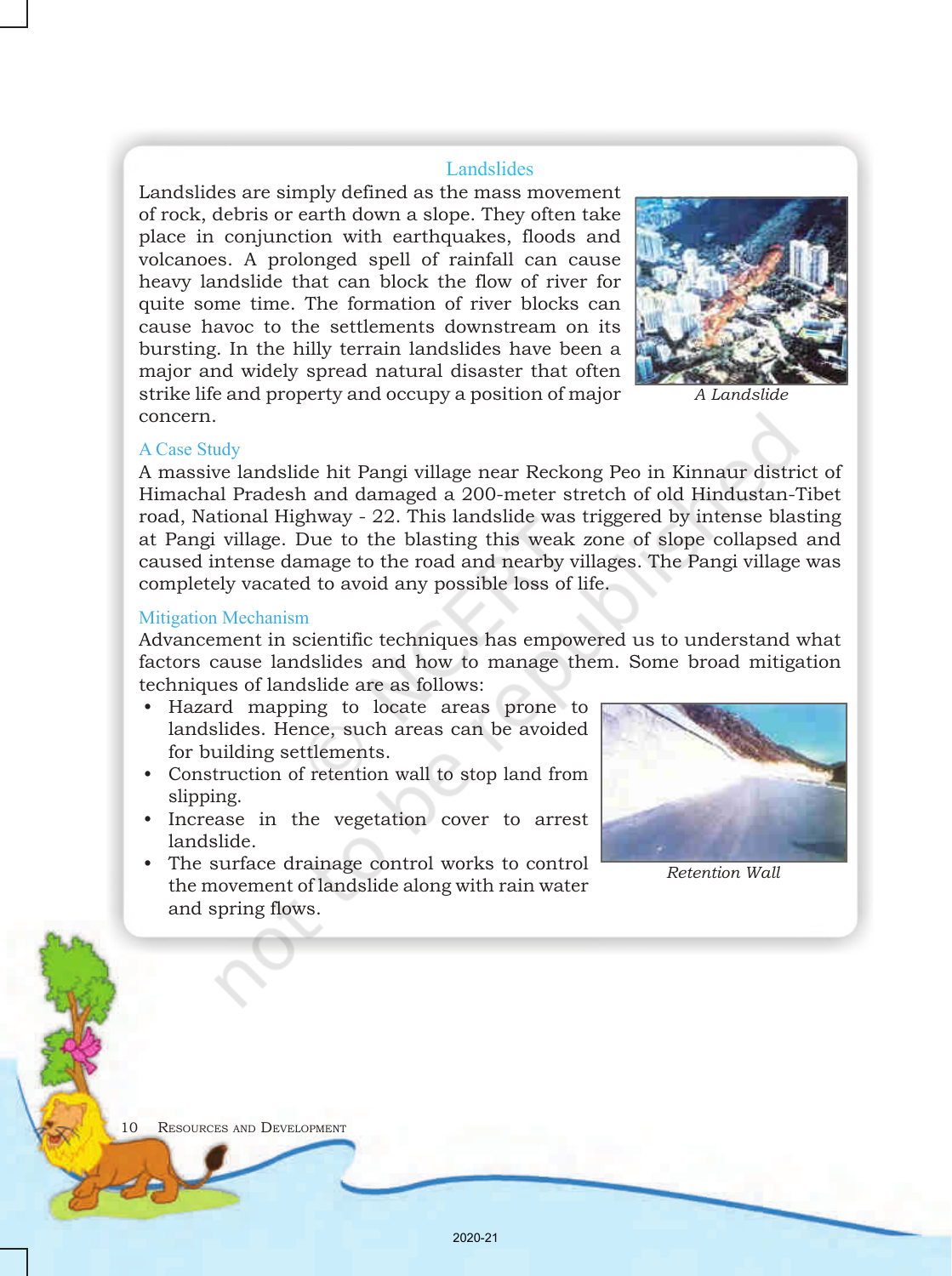

*Fig. 2.3: Soil Profile*

Do you know? It takes hundreds of years to make just one centimetre of **soil**.

## FACTORS OF SOIL FORMATION

The major factors of **soil formation** are the nature of the parent rock and climatic factors. Other factors are the topography, role of organic material and time taken for the composition of soil formation. All these differ from place to place.

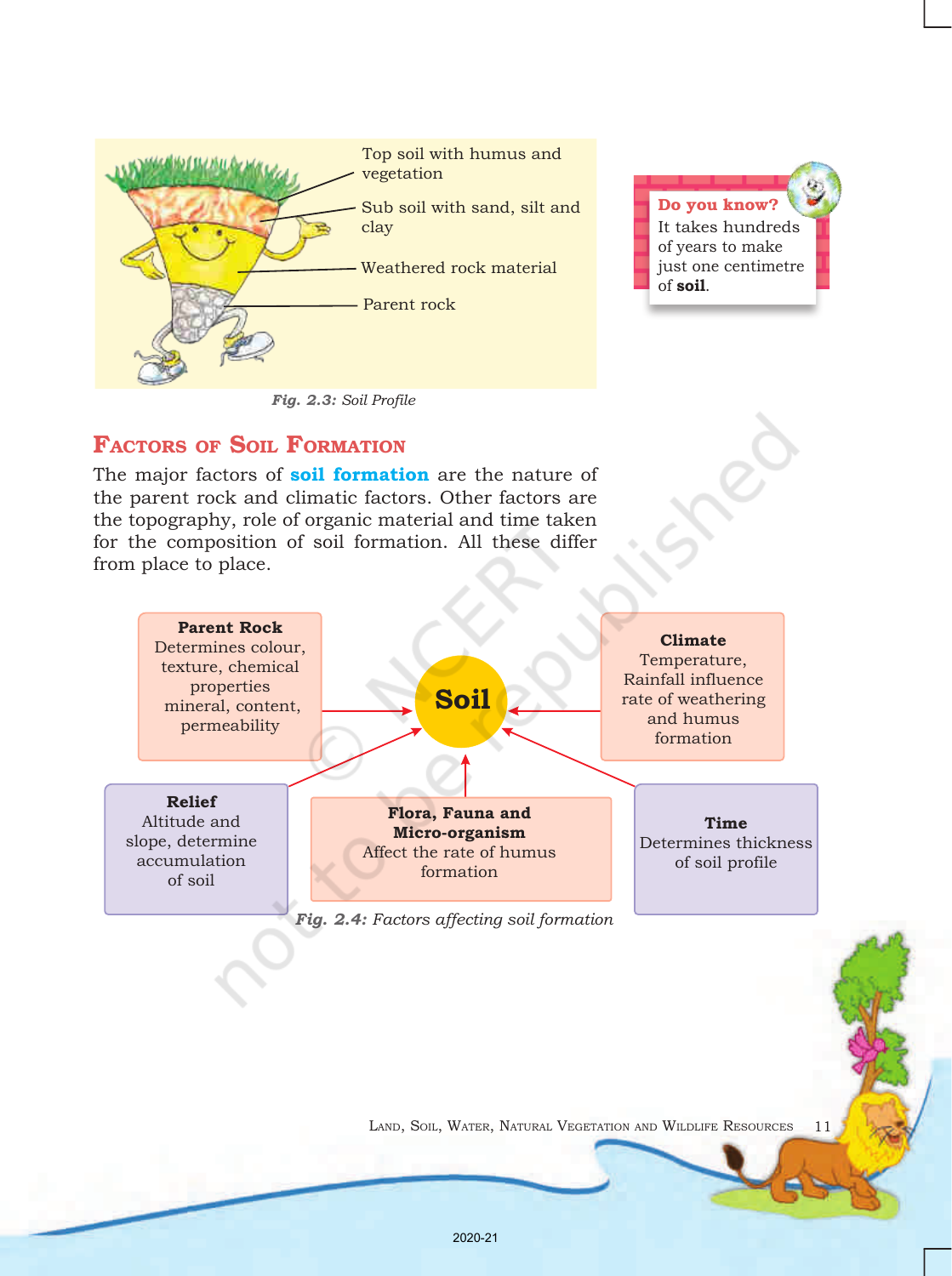### Activity

In India soils could be alluvial, black, red, laterite, desertic and mountain soil. Collect a handful of different types of soil and observe. How are they different?

# DEGRADATION OF SOIL AND CONSERVATION **MEASURES**

Soil erosion and depletion are the major threats to soil as a resource. Both human and natural factors can lead to degradation of soils. Factors which lead to soil degradation are deforestation, overgrazing, overuse of chemical feritilisers or pesticides, rain wash, landslides and floods.

Some methods of soil conservation are listed below:

*Mulching*: The bare ground between plants is covered with a layer of organic matter like straw. It helps to retain soil moisture.

*Contour barriers*: Stones, grass, soil are used to build barriers along contours. Trenches are made in front of the barriers to collect water.

*Rock dam*: Rocks are piled up to slow down the flow of water. This prevents gullies and further soil loss.



*Fig 2.5: Terrace Farming*



*Fig 2.6: Contour Ploughing*



*Fig 2.7: Shelter Belts*

*Terrace farming*: Broad flat steps or terraces are made on the steep slopes so that flat surfaces are available to grow crops. They reduce surface runoff and soil erosion (Fig. 2.5).

*Intercropping*: Different crops are grown in alternate rows and are sown at different times to protect the soil from rain wash.

*Contour ploughing*: Ploughing parallel to the contours of a hill slope to form a natural barrier for water to flow down the slope (Fig. 2.6).

*Shelter belts*: In the coastal and dry regions, rows of trees are planted to check the wind movement to protect soil cover (Fig. 2.7).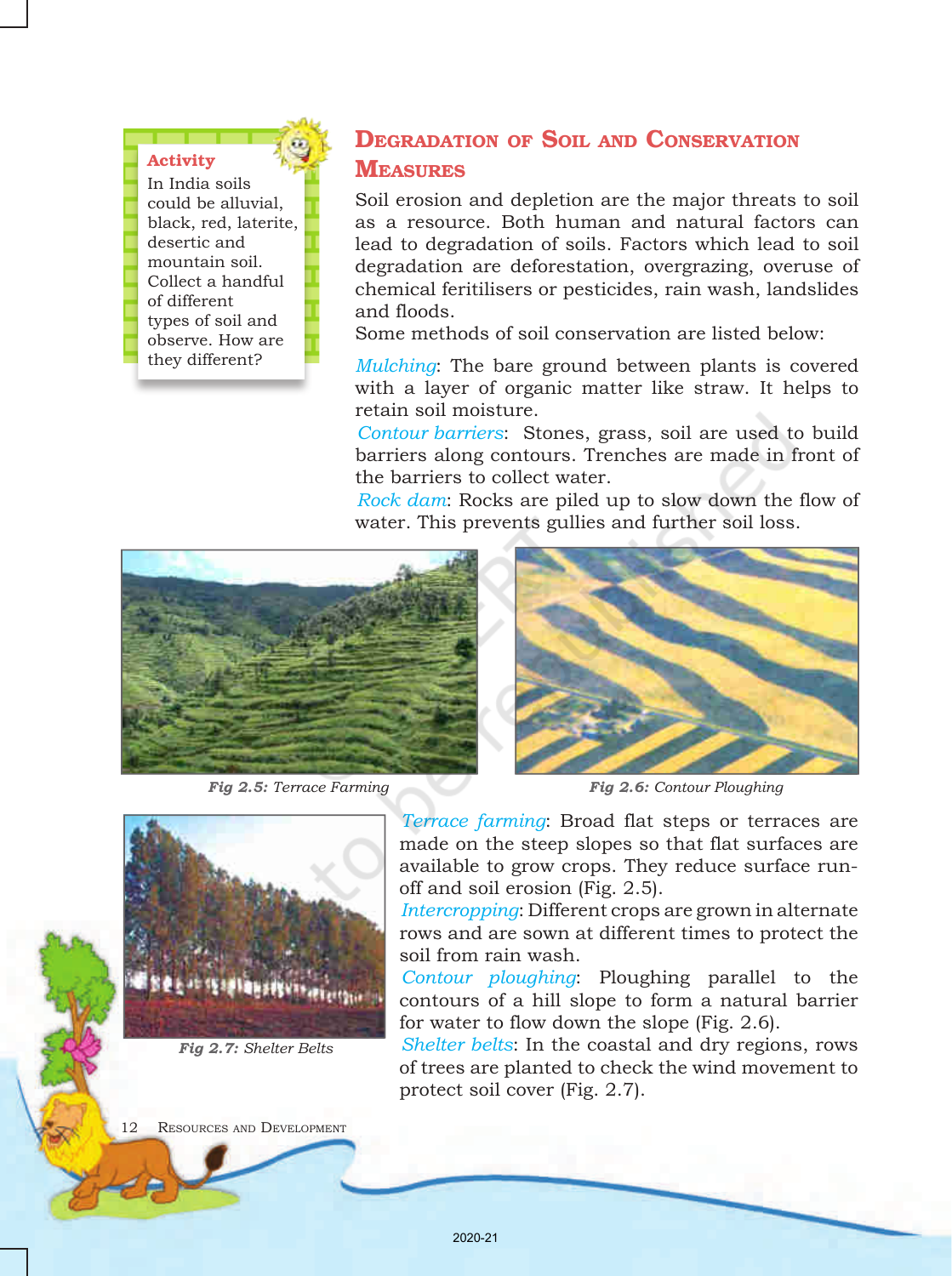### Activity

Take two trays A and B of same size. Make six holes at one end of these trays and then fill them with the same amount of soil. Leave the soil in tray A bare while sow wheat or rice grains in tray B. When the grain in tray B has grown a few centimetres high, place both the trays in such a way that they are on a slope. Pour one mug of water from the same height into each tray. Collect the muddy water that trickles down the holes of both trays in two separate containers and compare how much soil is washed out of each tray?



# **WATER**

Water is a vital renewable natural resource. Threefourth's of the earth's surface is covered with water. It is therefore appropriately called the 'water planet'. It was in the primitive oceans that life began almost 3.5 billion years back. Even today, the oceans cover two-thirds of the earth's surface and support a rich variety of plant and animal life. The ocean water is however saline and not fit for human consumption. Fresh water accounts for only about 2.7 per cent. Nearly 70 per cent of this occurs as ice sheets and glaciers in Antarctica, Greenland and mountain regions. Due to their location they are inaccessible. Only 1 per cent of freshwater is available and fit for human use. It is found as ground water, as surface water in rivers and lakes and as water vapour in the atmosphere.

Fresh water is therefore, the most precious substance on earth. Water can neither be added nor subtracted from the earth. Its total volume remains constant. Its abundance only seems to vary because it is in constant motion, cycling through the oceans, the air, the land and back again, through the processes of evaporation, precipitation and run-off. This as you already know is referred to as the 'water cycle'.

Do you know? In 1975, the consumption of water for human use was 3850cu km/year. It soared to more than 6000 cu km/year in the year 2000.

Do you know? A dripping tap wastes1200 litres of water in a year.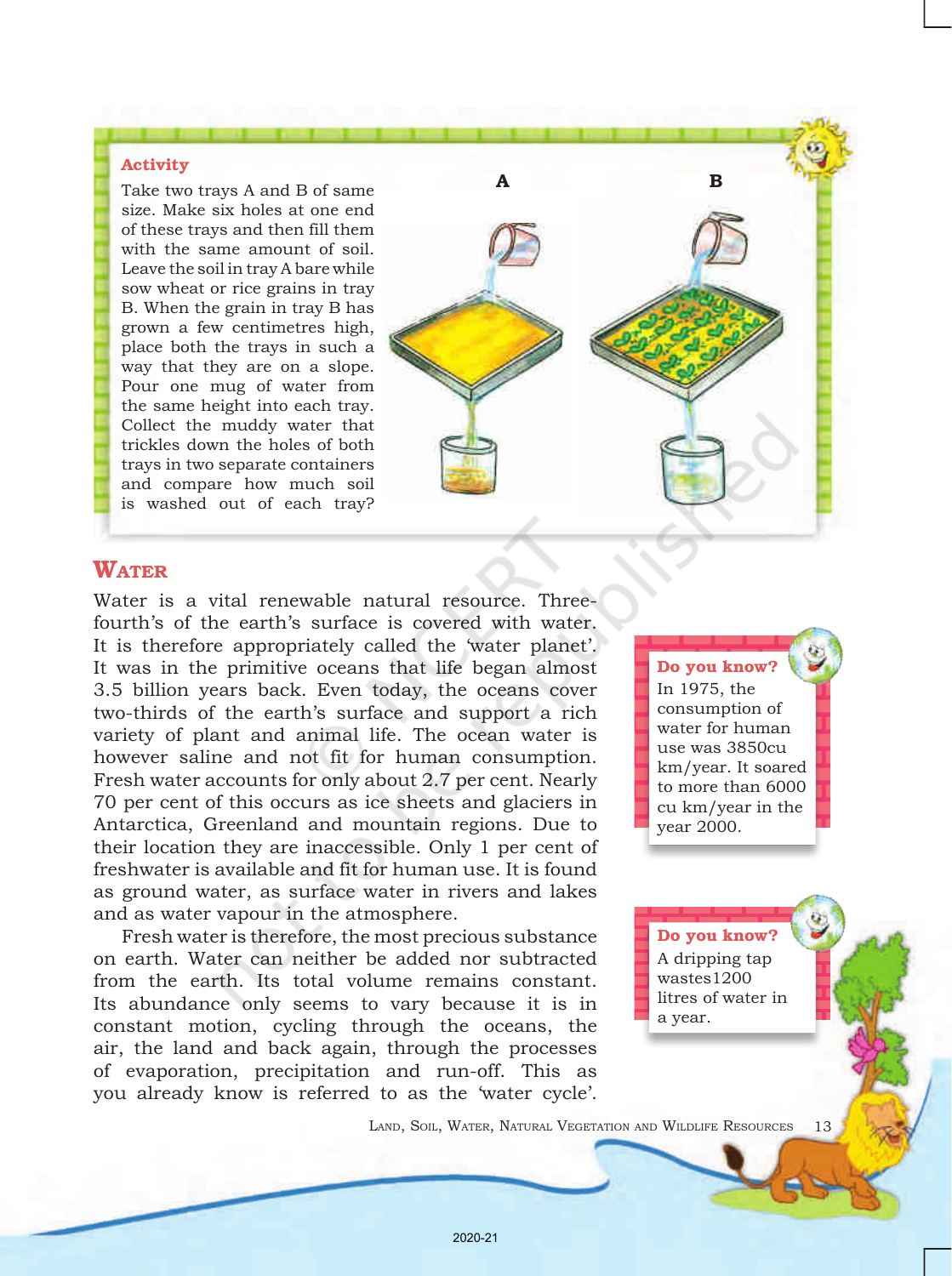Humans use huge amounts of water not only for drinking and washing but also in the process of production. Water for agriculture, industries,

#### Activity

| Use              | Litres per person per day                            |  |  |  |
|------------------|------------------------------------------------------|--|--|--|
| Drinking         | З                                                    |  |  |  |
| Cooking          | 4                                                    |  |  |  |
| Bathing          | 20                                                   |  |  |  |
| Flushing         | 40                                                   |  |  |  |
| Washing clothes  | 40                                                   |  |  |  |
| Washing utensils | 20                                                   |  |  |  |
| Gardening        | 23                                                   |  |  |  |
| <b>Total</b>     | 150                                                  |  |  |  |
|                  | Can you suggest some ways to bring down this amount? |  |  |  |

generating electricity through reservoirs of dams are the other usages. Increasing population, rising demands for food and cash crops, increasing urbanisation and rising standards of living are the major factors leading to shortages in supply of fresh water either due to drying up of water sources or water pollution.

### Do you know?

Have you ever heard about a water market? Amreli city in Saurastra region with a population of 1.25 lakhs is completely dependent on purchasing water from the nearby talukas.

### PROBLEMS OF WATER AVAILABILITY

There is scarcity of water in many regions of the world. Most of Africa, West Asia, South Asia, parts of western USA, north-west Mexico, parts of South America and entire Australia are facing shortages in fresh water supply. Countries located in climatic zones most susceptible to droughts face great problems of water scarcity. Thus, water shortage may be a consequence of variation in seasonal or annual precipitation or the scarcity is caused by over-exploitation and contamination of water sources.



*Fig 2.8: River Yamuna is getting polluted due to sewage, industrial effluents and garbage*

RESOURCES AND DEVELOPMENT

# Conservation of Water **RESOURCES**

Access to clean and adequate water sources is a major problem facing the world today. Steps have to be taken to conserve this dwindling resource. Even though water is a renewable resource, its overuse and pollution make it unfit for use. Discharge of untreated or partially treated sewage, agricultural chemicals and industrial effluents in water bodies are major contaminants. They pollute water with nitrates, metals and pesticides.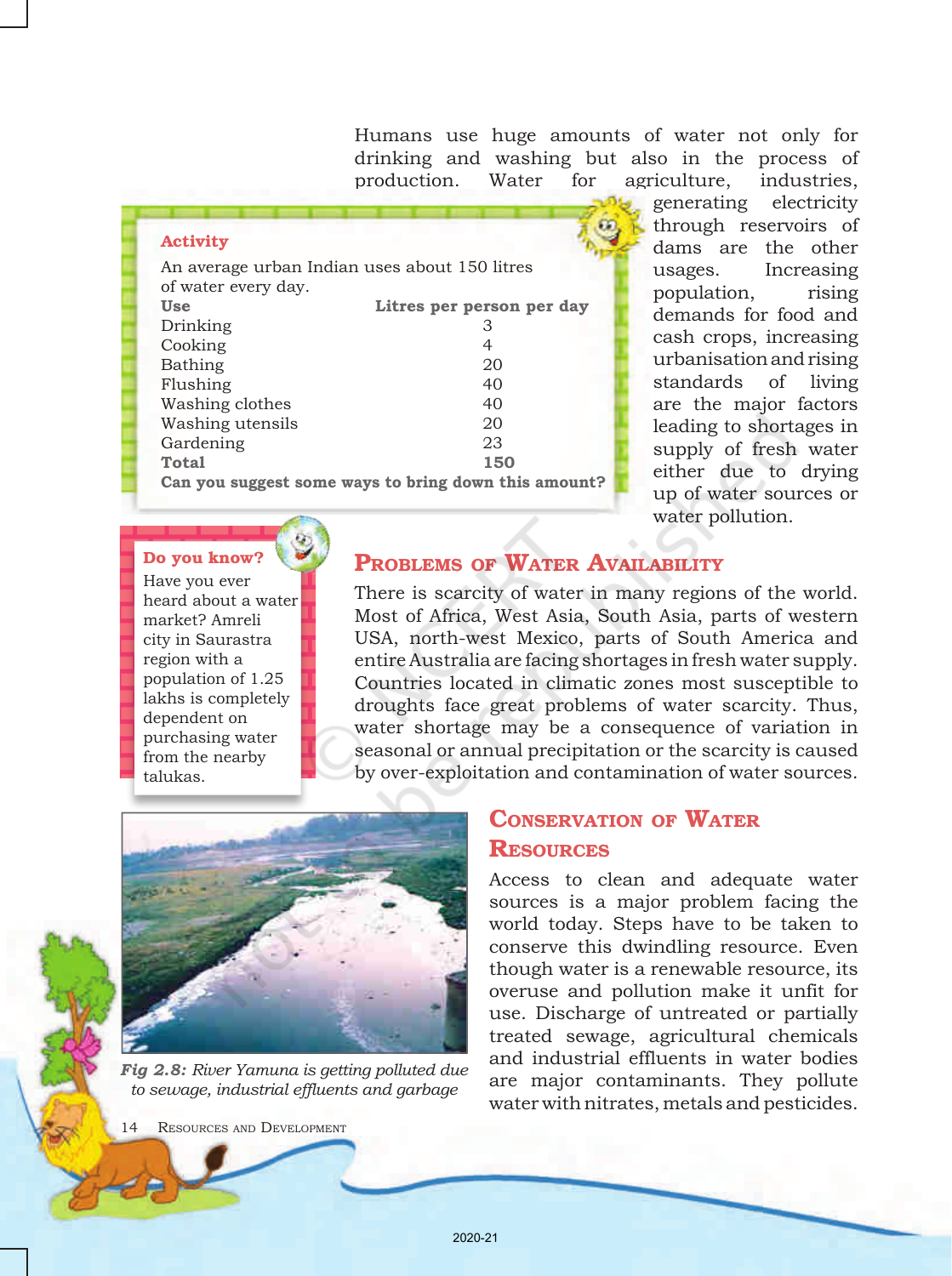Most of these chemicals are non-biodegradable and reach human bodies through water. Water pollution can be controlled by treating these effluents suitably before releasing them in water bodies.

Forest and other vegetation cover slow the surface runoff and replenish underground water. Water harvesting is another method to save surface runoff. The canals used for irrigating field should be properly lined to minimise losses by water seepage. Sprinklers effectively irrigate the area by checking water losses through seepage and evaporation. In dry regions with high rates of evaporation, drip or trickle irrigation is very useful. The valuable water resource can therefore be conserved by adopting these means of irrigation.

# NATURAL VEGETATION AND WILDLIFE

*Some school children were visiting an exhibition on handicrafts. The articles in the exhibition were collected from different parts of the country. Mona picked up a bag and exclaimed, "This is a beautiful handbag!" "Yes, it is made from Jute," the teacher said. "Do you see those baskets, lamp shades and chairs? Those are made of canes and bamboos. In the eastern and north eastern humid regions of India, bamboo grows in plenty." Jassy was excited to see a silk scarf. "See this beautiful scarf". The teacher explained that silk is obtained from silk worms that are bred on Mulberry trees. The children understood that plants provide us with many different products that we use in our day-to-day life.* 

Natural vegetation and wildlife exist only in the narrow zone of contact between the lithosphere, hydrosphere and atmosphere that we call **biosphere**. In the biosphere living beings are inter-related and interdependent on each other for survival. This life supporting system is known as the **ecosystem**. Vegetation and wildlife are valuable resources. Plants provide us with timber, give shelter to animals, produce oxygen we breathe, protects soils so



*Fig 2.9: A Water Sprinkler*

Do you know? Rain water harvesting is the process of collecting rain water from roof tops and directing it to an appropriate location where it is stored for future use. On an average, one spell of rain for two hours is enough to save 8,000 litres of water.



LAND, SOIL, WATER, NATURAL VEGETATION AND WILDLIFE RESOURCES 15 *Fig 2.10: Silk Worms*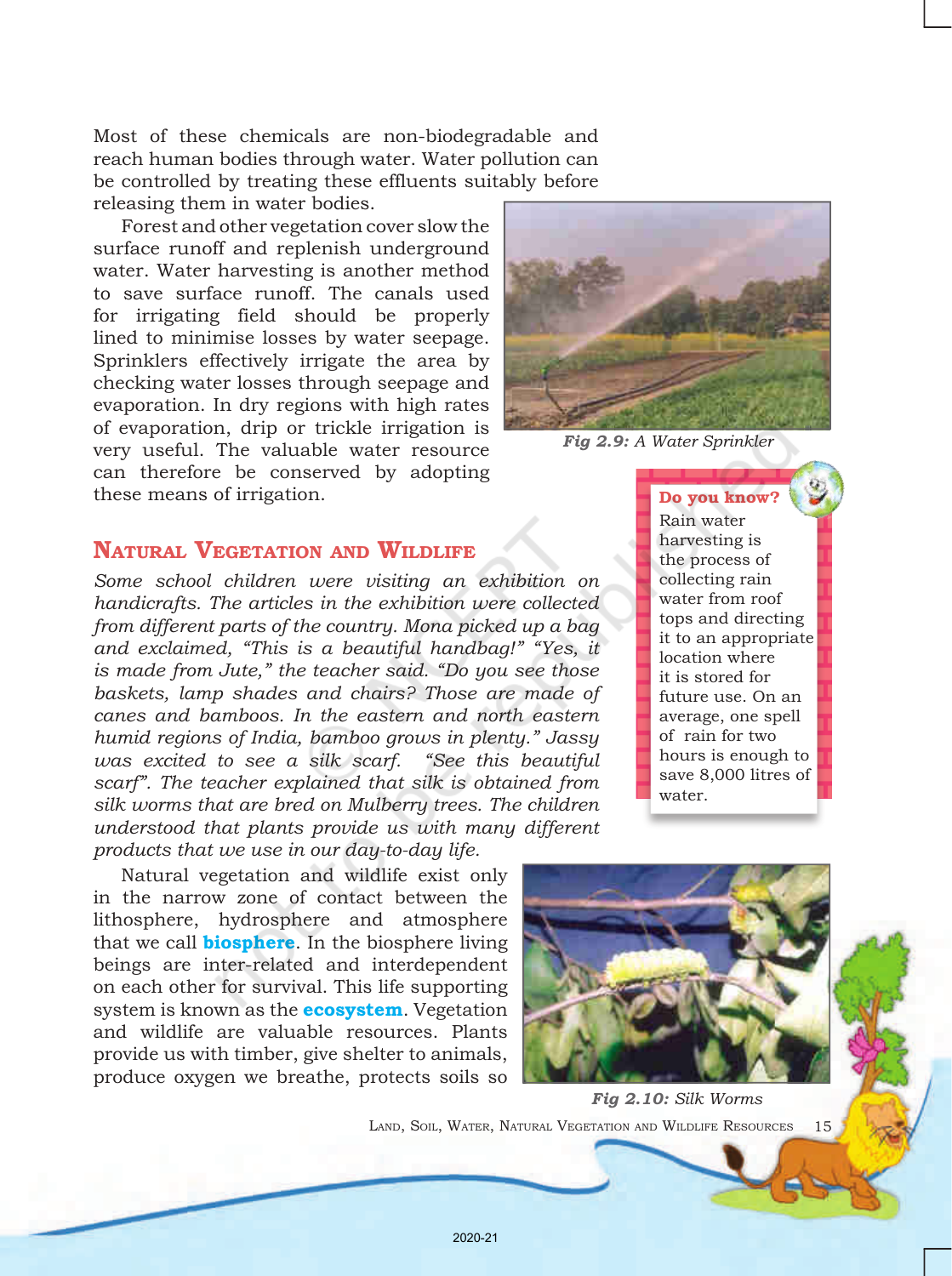### Do you know?

Vultures in the Indian subcontinent were dying of kidney failure shortly after scavenging livestock treated with diclofenac, a painkiller that is similar to aspirin or ibuprofen. Efforts are on to ban the drug for livestock use and breed vultures in captivity.



essential for growing crops, act as shelter belts, help in storage of underground water, give us fruits, nuts, latex, turpentine oil, gum, medicinal plants and also the paper that is so essential for your studies. There are innumerable uses of plants and you can add some more.

Wildlife includes animals, birds, insects as well as the aquatic life forms. They provide us milk, meat, hides and wool. Insects like bees provide us honey, help in pollination of flowers and have an important role to play as decomposers in the ecosystem. The birds feed on insects and act as decomposers as well. Vulture due to its ability to feed on dead livestock is a scavenger and considered a vital cleanser of the environment. So animals big or small, all are integral *Fig 2.12: A Blue Kingfisher* to maintaining balance in the ecosystem.



*Fig 2.11: Brahma Kamal a Medicinal Herb*



### DISTRIBUTION OF NATURAL VEGETATION

The growth of vegetation depends primarily on temperature and moisture. The major vegetation

types of the world are grouped as forests, grasslands, scrubs and tundra.

In areas of heavy rainfall, huge trees may thrive. The forests are thus associated with areas having abundant water supply. As the amount of moisture decreases the size of trees and their density reduces. Short stunted trees and grasses grow in the regions of moderate rainfall forming the grasslands of the world. Thorny shrubs and



*Fig. 2.13: Grassland and Forest*

RESOURCES AND DEVELOPMENT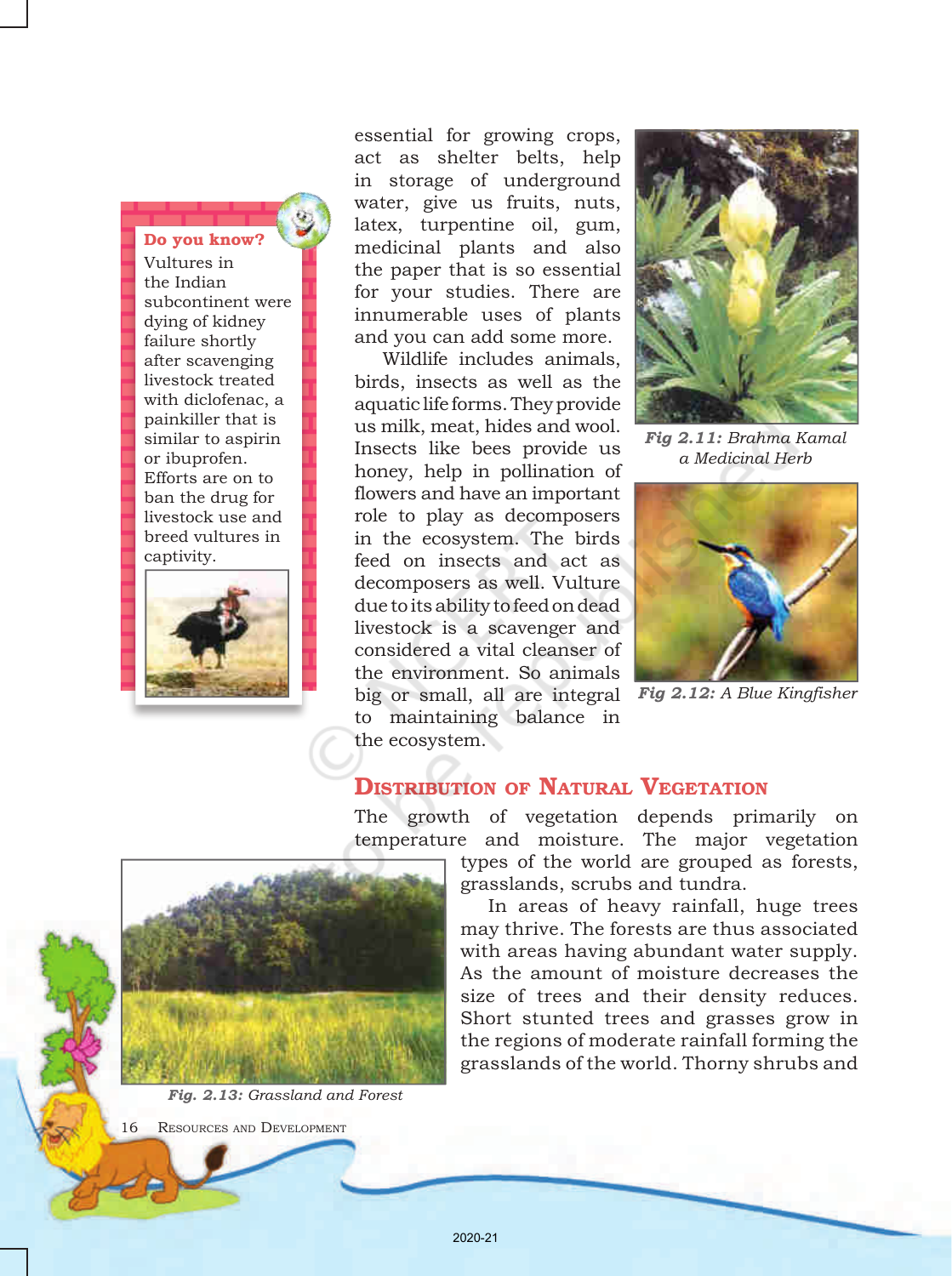scrubs grow in dry areas of low rainfall. In such areas plants have deep roots and leaves with thorny and waxy surface reduce loss of moisture through transpiration. Tundra vegetation of cold Polar Regions comprise of mosses and lichens.

Today there are many more people in the world than there were two centuries back. To feed the growing numbers, large areas of forests have been cleared to grow crops. Forest cover all over the

world is vanishing rapidly. There is an urgent need to conserve this valuable resource.

# CONSERVATION OF NATURAL VEGETATION AND WILDLIFE

Forests are our wealth. Plants give shelter to the animals and together they maintain the ecosystem. Changes of climate and human interferences can cause the loss of natural habitats for the plants and animals. Many

or endangered and some are

on the verge of extinction. Deforestation, soil erosion, constructional activities, forest fires, tsunami and landslides are some of the human and natural factors which accelerate the process of extinction of these resources. One of the major concerns is the poaching which result in a sharp decline in the number of particular species. The animals are poached for collection and illegal trade of hides, skins, nails, teeth, horns as well as feathers. Some of these animals are tiger, lion, elephant, deer, black buck, crocodile, rhinoceros, snow



*Fig. 2.14: A Python in a forest*



species have become vulnerable *Fig. 2.15: A collage of a forest made by school students*



*Fig. 2.16: Loss of rainforest in Great Nicobar after Tsunami*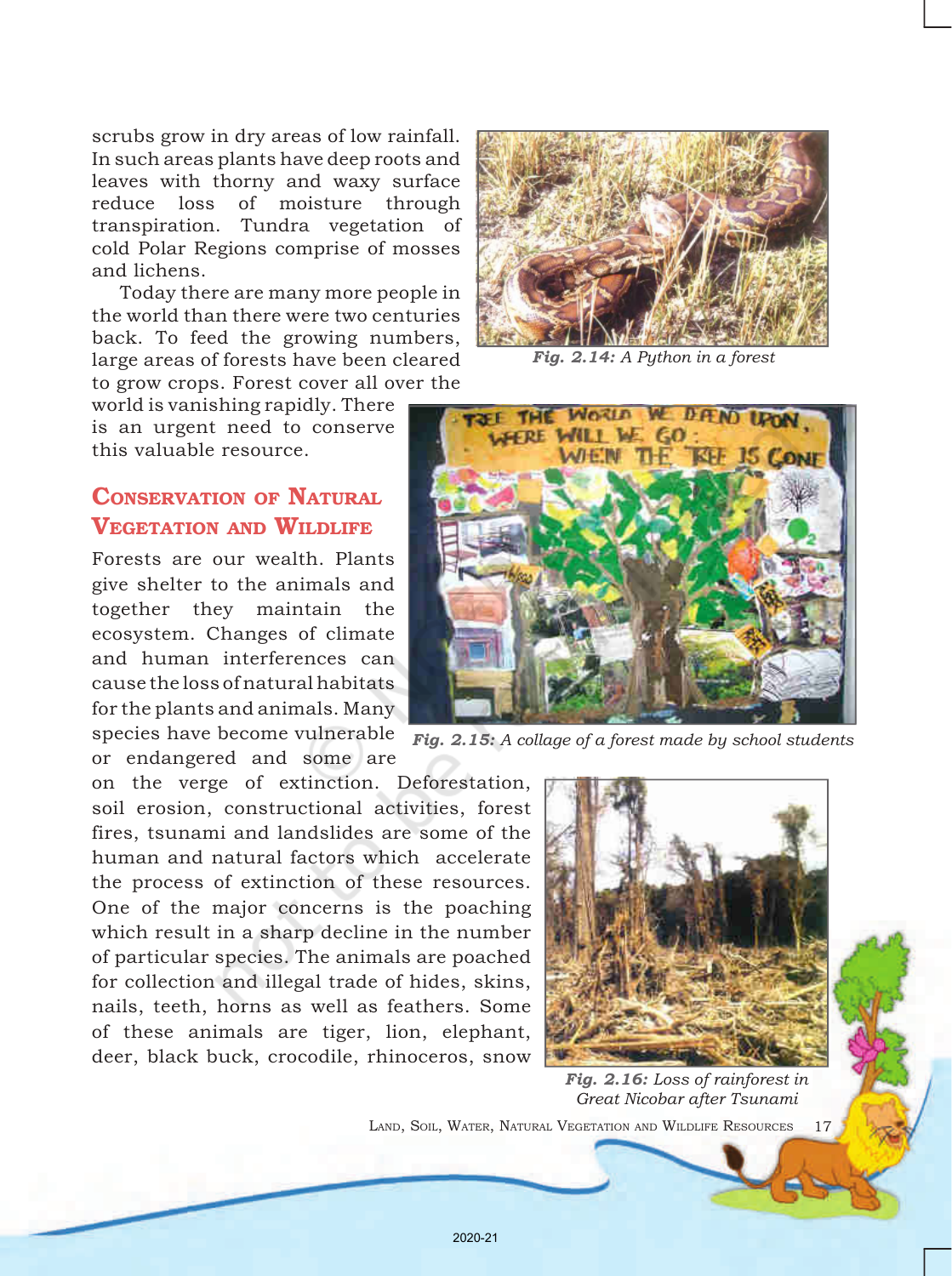

leopard, ostrich and peacock. These can be conserved by increasing awareness.

National parks, wildlife sanctuaries, biosphere reserves are made to protect our natural vegetation and wildlife. Conservation of creeks, lakes, and wetlands is necessary to save the precious resource from depletion

There is a balance in the environment if the relative number of species is not disturbed. Human activities in several parts of the world have disturbed the natural

*Forest Fire* As California fires rage for fourth Forest fires kill 500,000 flee California fires day, hopes rest on winds easing 41 in Greece **As California fires** day, hopes rest or **California breathes** Filse clive stars from homes to The Culifornia feel posh hours, clange TV work easy as fire tamed lo a naturni dissatr California will alifornia wildfun The California feel to a natural disaster Did global Kid with matches started massive US fire warming. Boy Admitted Sparking One Of The California Fires That Destroyed 2,100 Homes, Left 14 Dead fan the wildfire?

### Activity

Read the news item and find out how fire started in California ? Could it be avoided?

#### Know More

Forest fire is a threat to the entire region of fauna and flora. It occurs mainly due to three reasons :

- 1. Natural fire due to lightening etc.
- 2. Fire due to heat generated in the litter due to carelessness of people.
- 3. Fire purposely caused by local inhabitants, mischief makers, miscreants etc.

### Some Control Measures

- 1. Prevention of fires through education.
- 2. Prompt detection of fires through well co-ordinated network of observation points, efficient ground patroling and communication network.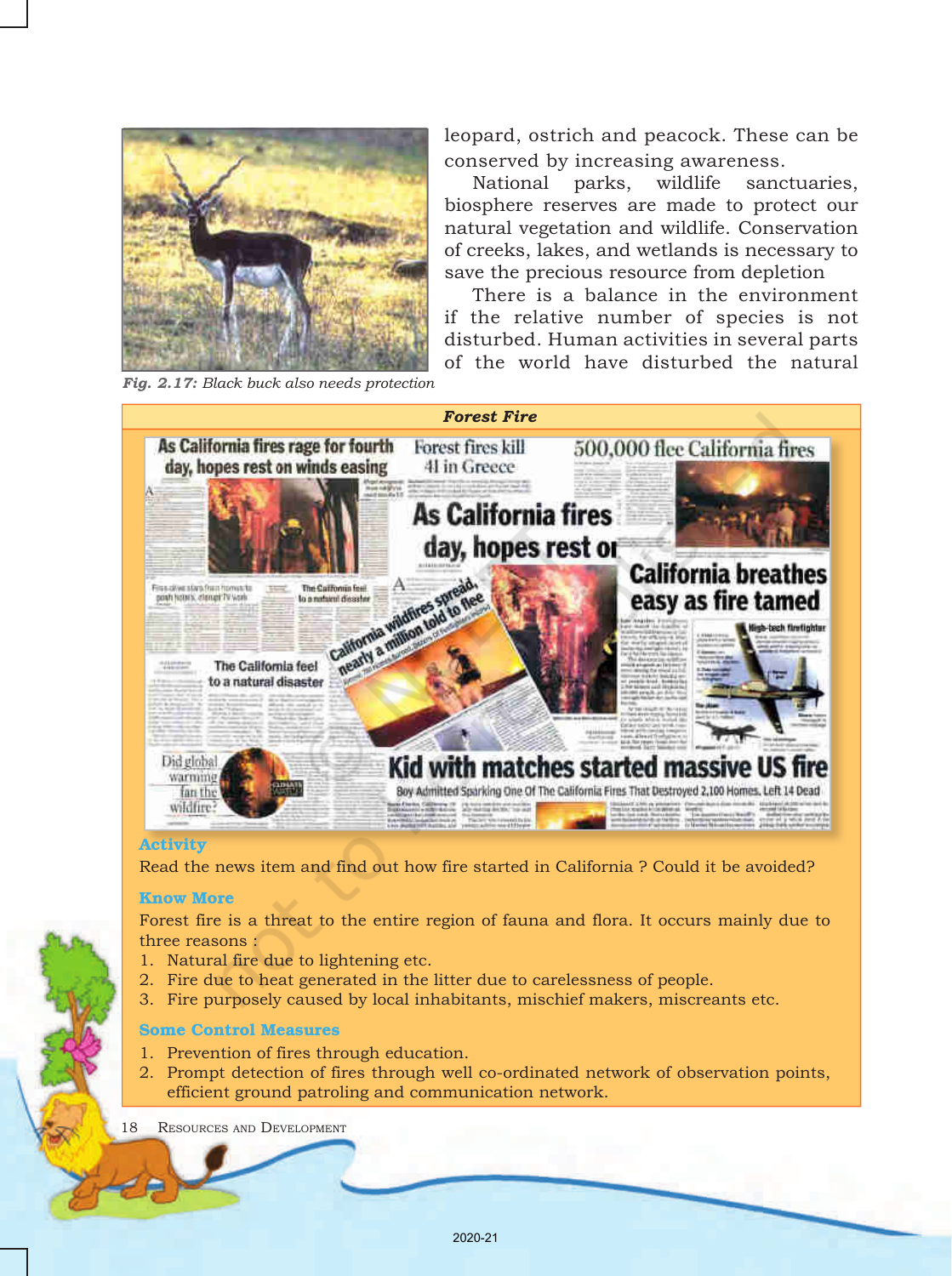habitats of many species. Due to indiscriminate killings, several birds and animals have either become extinct or are on the verge of extinction.

Awareness programmes like social forestry and *Vanamohatasava* should be encouraged at the regional and community level. School children should be encouraged to bird watch and visit nature camps so that they appreciate the habitat of varied species.

Many countries have passed laws against the trade as well as killing of birds and animals. In India, killing lions, tigers, deers, great Indian bustards and peacocks is illegal.

 An international convention CITES has been established that lists several species of animals and birds in which trade is prohibited. Conservation of plants and animals is an ethical duty of every citizen.



*Fig. 2:19: A herd of Elephants in Kaziranga National Park*

Glossary

**National Park**  A natural area designated to protect the ecological integrity of one or more ecosystems for the present and the future generations



*Fig. 2:18: A Herd of Cheetals*

#### Glossary

**Biosphere reserves**  Series of protected areas linked through a global network, intended to demonstrate the relationship between conservation and development.

#### Do you know?

CITES (the Convention on International Trade in Endangered Species of Wild Fauna and Flora) is an international agreement between governments. It aims to ensure that international trade in specimens of wild animals and plants does not threaten their survival. Roughly 5,000 species of animals and 28,000 species of plants are protected. Bears, dolphins, cacti, corals, orchids and aloes are some examples.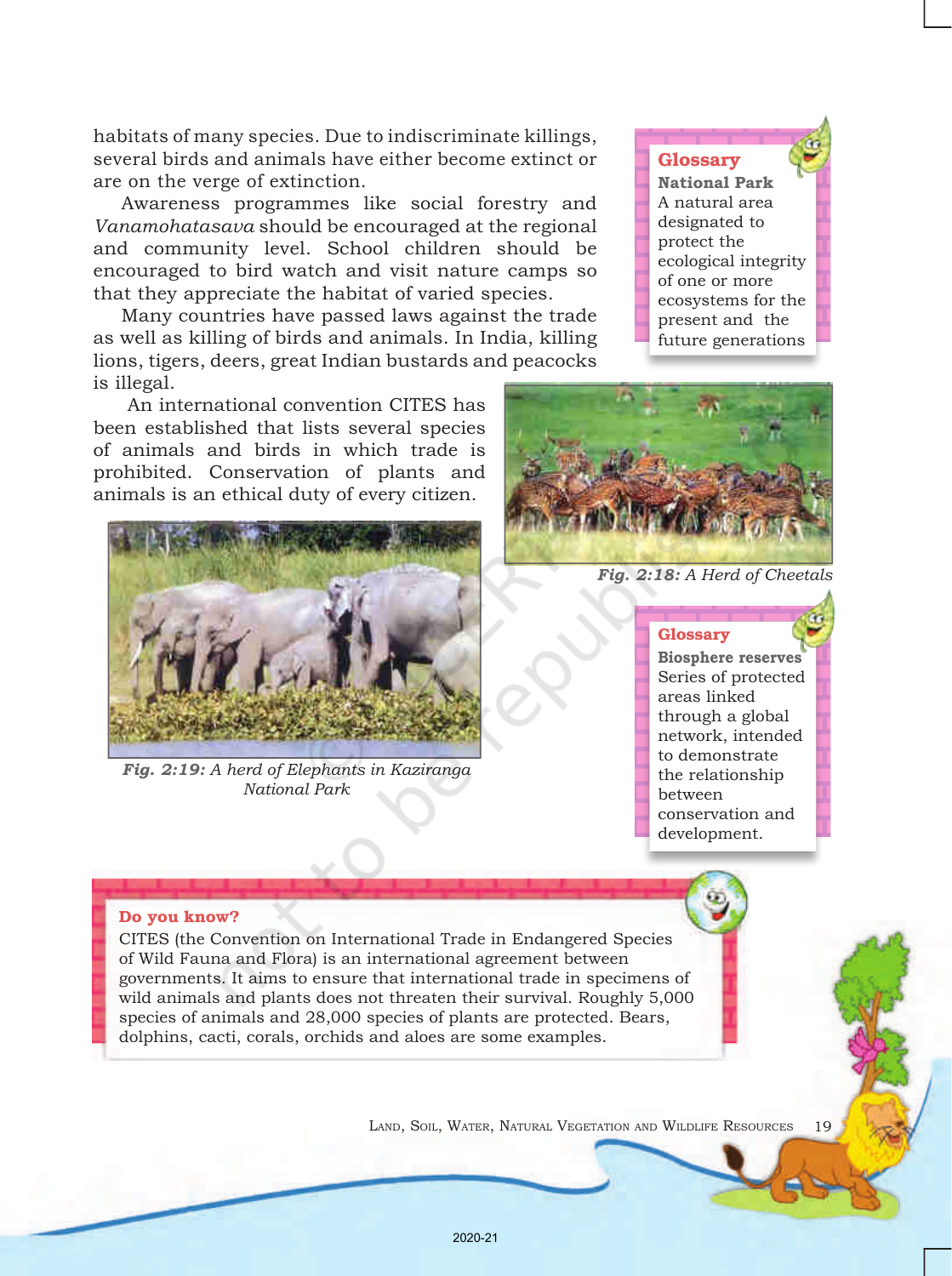# **Exercises**

#### **1. Answer the following questions.**

- (i) Which are the two main climatic factors responsible for soil formation?
- (ii) Write any two reasons for land degradation today.
- (iii) Why is land considered an important resource?
- (iv) Name any two steps that government has taken to conserve plants and animals.
- (v) Suggest three ways to conserve water.

#### **2. Tick the correct answer.**

- (i) Which one of the following is NOT a factor of soil formation? (a) time (b) soil texture (c) organic matter
- (ii) Which one of the following methods is most appropriate to check soil erosion on steep slopes?
	- (a) shelter belts (b) mulching (c) terrace cultivation
- (iii) Which one of the following is NOT in favour of the conservation of nature?
	- (a) switch off the bulb when not in use
	- (b) close the tap immediately after using
	- (c) dispose polypacks after shopping

### **3. Match the followings :**

- 
- (i) Land use (a) prevent soil erosion
- (ii) Humus (b) narrow zone of contact between the lithosphere,
- 
- 
- (iii) Rock dams (c) productive use of land
- 
- (iv) Biosphere (d) organic matter deposited on top soil

hydrosphere and atmosphere

- 
- (e) contour ploughing

#### **4. State whether the given statement is true or false. If true, write the reasons.**

- (i) Ganga–Brahmaputra plain of India is an overpopulated region.
- (ii) Water availability per person in India is declining.
- (iii) Rows of trees planted in the coastal areas to check the wind movement is called intercropping.
- (iv) Human interference and changes of climate can maintain the ecosystem.

#### **5. Activity**

Discuss some more reasons which are responsible for changes of land use pattern. Has your place undergone any change in the land use pattern in recent years?